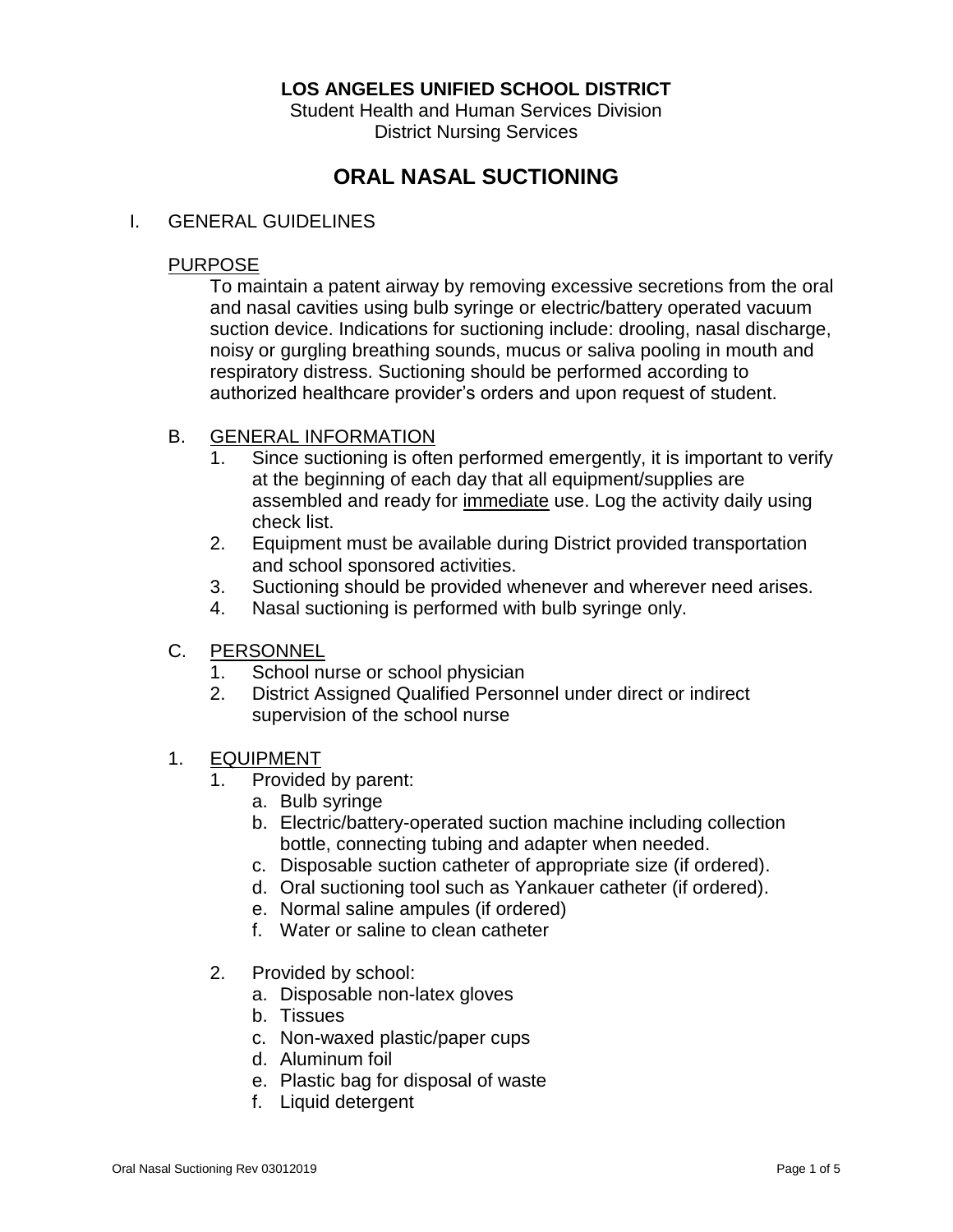| <b>ESSENTIAL STEPS</b> |                                                                                                                                                                                                                                                                                                                                                                     | <b>KEY POINTS AND PRECAUTIONS</b>                                                                                                                                                                                                                                                                  |
|------------------------|---------------------------------------------------------------------------------------------------------------------------------------------------------------------------------------------------------------------------------------------------------------------------------------------------------------------------------------------------------------------|----------------------------------------------------------------------------------------------------------------------------------------------------------------------------------------------------------------------------------------------------------------------------------------------------|
| 1.                     | Establish the need for suctioning by<br>observing student's respirations.                                                                                                                                                                                                                                                                                           | The frequency of suctioning will vary with<br>$\bullet$<br>each student.<br>Signs of respiratory distress include<br>agitation, noisy respirations, and<br>cyanosis (bluish coloring).                                                                                                             |
| 2.                     | Wash hands.                                                                                                                                                                                                                                                                                                                                                         | Clean technique is used in the school setting.                                                                                                                                                                                                                                                     |
| 3.                     | Assemble equipment on aluminum foil on<br>clean flat surface. Fill cup with water.                                                                                                                                                                                                                                                                                  |                                                                                                                                                                                                                                                                                                    |
| 4.                     | Place student in appropriate position and<br>explain the procedure to the student.                                                                                                                                                                                                                                                                                  | Positioning is student-specific; varies<br>according to healthcare provider<br>recommendations and condition of the<br>student.                                                                                                                                                                    |
| 5.                     | Put on gloves                                                                                                                                                                                                                                                                                                                                                       |                                                                                                                                                                                                                                                                                                    |
| 6.                     | a. Squeeze the bulb syringe away from<br>student and place the tip gently into<br>the nose or mouth where the<br>secretions are visible or audible.<br>b. Release the pressure on the bulb and<br>let the bulb fill up.<br>c. If the nasal secretions are too thick,<br>put a few drops of normal saline in<br>each nostril before suctioning with<br>bulb syringe. | Always suction nose first, as the mouth<br>has more bacteria.<br>When suctioning the mouth, suction<br>under the tongue along the cheeks, and<br>in the back of the mouth.<br>Be careful when suctioning the back of<br>$\bullet$<br>the mouth, as this may cause the student<br>to gag and vomit. |
| 7.                     | Remove the bulb syringe from the nose<br>or mouth.                                                                                                                                                                                                                                                                                                                  |                                                                                                                                                                                                                                                                                                    |
| 8.                     | a. Holding the bulb syringe over a<br>tissue, squeeze the bulb to push out<br>the secretions, and then let the bulb<br>fill with air.<br>b. Squeeze bulb draw up water and<br>squeeze bulb to release water.                                                                                                                                                        | Rinse bulb syringe with water between<br>suctioning if needed.                                                                                                                                                                                                                                     |
| 9.                     | Repeat steps 6, 7 and 8 as needed until<br>nose and mouth are clear.                                                                                                                                                                                                                                                                                                |                                                                                                                                                                                                                                                                                                    |
|                        | 10. Clean bulb syringe with hot soapy water,<br>rinse with fresh water, let dry and store.                                                                                                                                                                                                                                                                          |                                                                                                                                                                                                                                                                                                    |
| 11.                    | Dispose of waste materials.                                                                                                                                                                                                                                                                                                                                         | Universal precautions require all waste<br>material to be double bagged.                                                                                                                                                                                                                           |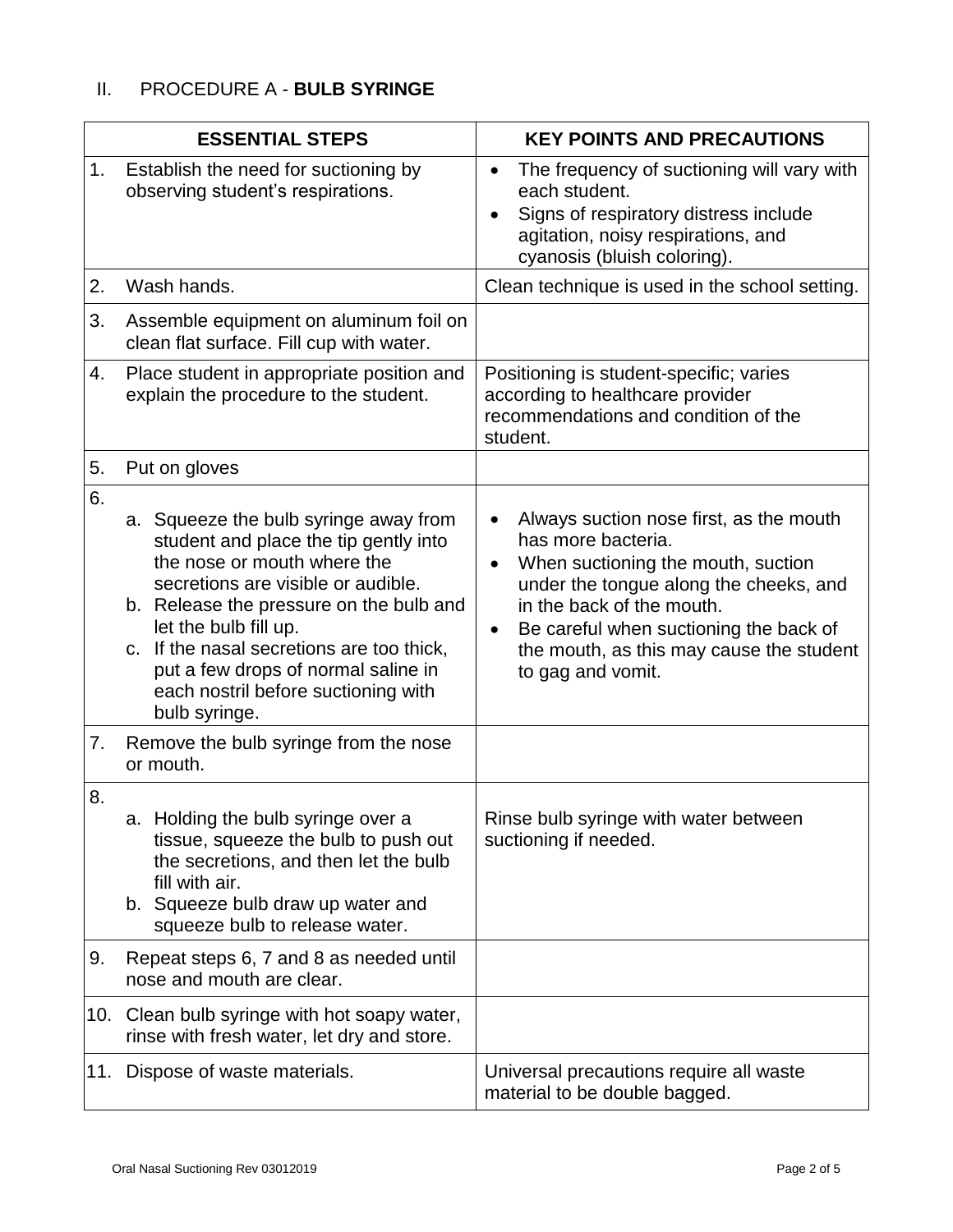| <b>ESSENTIAL STEPS</b>                                                                                            | <b>KEY POINTS AND PRECAUTIONS</b>                                                      |
|-------------------------------------------------------------------------------------------------------------------|----------------------------------------------------------------------------------------|
| 12. Remove gloves and wash hands.                                                                                 |                                                                                        |
| 13. Document procedure indicating:<br>a. Amount, color and consistency of<br>secretions<br>b. Response of student | Report to the school nurse and parent any<br>changes from the student's usual pattern. |

# II. PROCEDURE B – **SUCTION MACHINE**

| <b>ESSENTIAL STEPS</b> |                                                                                                                                                                 | <b>KEY POINTS AND PRECAUTIONS</b>                                                                                                                                                                                  |
|------------------------|-----------------------------------------------------------------------------------------------------------------------------------------------------------------|--------------------------------------------------------------------------------------------------------------------------------------------------------------------------------------------------------------------|
|                        | 1. Establish the need for suctioning by<br>observing student's respirations                                                                                     | The frequency of suctioning will vary with<br>each student. Signs of respiratory distress<br>include agitation, noisy respirations, and<br>cyanosis (bluish discoloration.                                         |
|                        | 2. Encourage student to cough.                                                                                                                                  | Coughing may eliminate the need for<br>suctioning or may bring secretions up for<br>easier suctioning.                                                                                                             |
|                        | 3. Wash hands.                                                                                                                                                  | Clean technique is used in school setting.                                                                                                                                                                         |
|                        | 4. Assemble the equipment on aluminum foil<br>on clean flat surface including extra<br>catheters. Fill cup with water.                                          | Pouring water into the cup decreases risk<br>$\bullet$<br>of contamination.<br>Equipment for suctioning must be ready<br>$\bullet$<br>for immediate use at all times and<br>checked daily by designated personnel. |
|                        | 5. Place student in appropriate position and<br>explain the procedure to the student.                                                                           | Positioning is student-specific, varies<br>according to healthcare provider's<br>recommendations and condition of the<br>student.                                                                                  |
| 6.                     | Put on gloves.                                                                                                                                                  |                                                                                                                                                                                                                    |
|                        | 7. Turn on suction machine using non-<br>dominant hand and hold catheter with<br>dominant hand.                                                                 | Regulate prescribed suction pressure, if<br>indicated. Portable suction machines may<br>not have adjustable pressure settings.                                                                                     |
|                        | 8. Attach clean catheter to suction tubing<br>and hold catheter 2-3 inches from tip with<br>dominant hand. Grasp catheter<br>connection with non-dominant hand. | Avoid touching inside of package to keep<br>$\bullet$<br>catheter clean.<br>Dominant hand which handles catheter<br>$\bullet$<br>should remain clean.                                                              |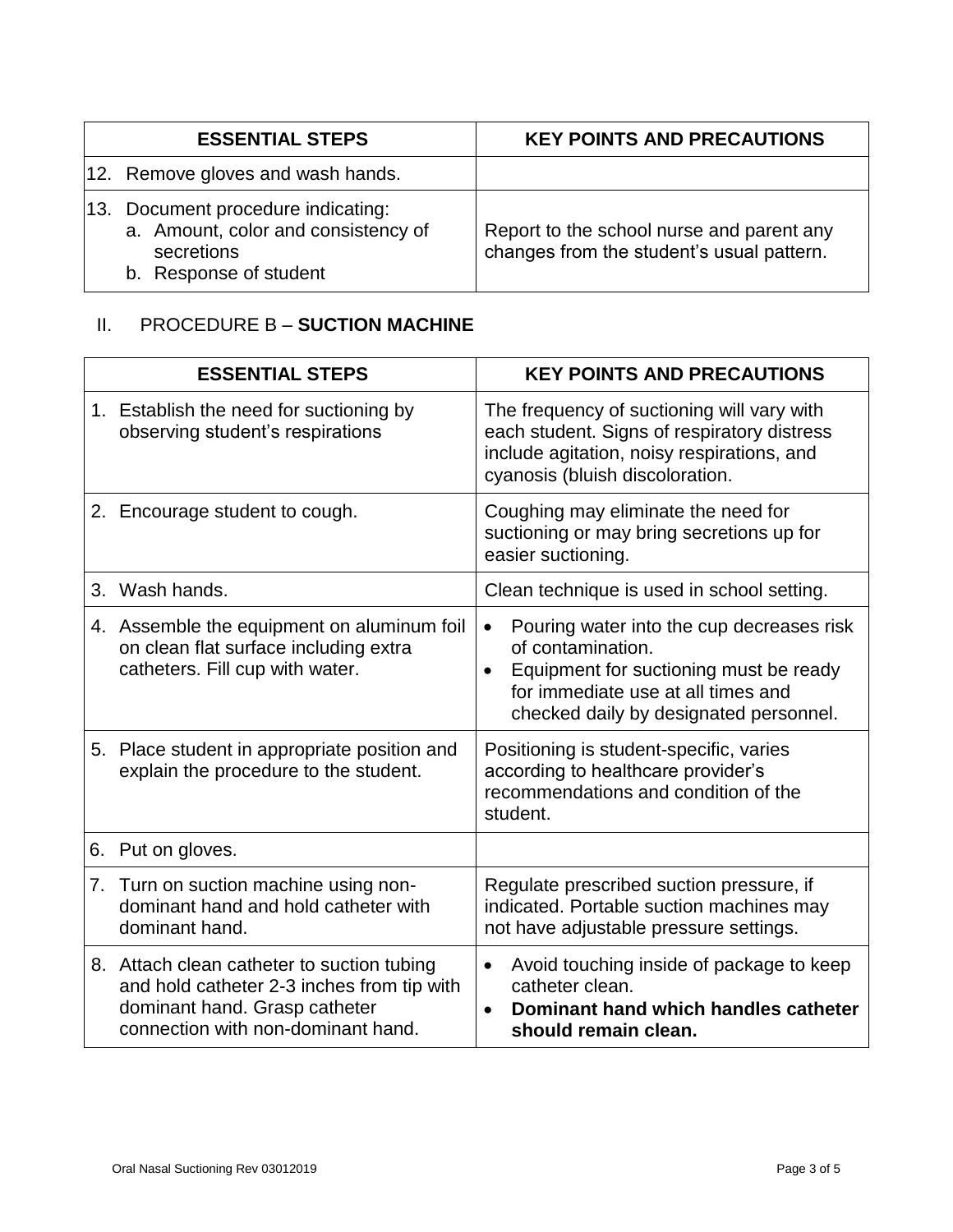|     | <b>ESSENTIAL STEPS</b>                                                                                                                                                                                                                   | <b>KEY POINTS AND PRECAUTIONS</b>                                                                                                                                                                                                                                                         |
|-----|------------------------------------------------------------------------------------------------------------------------------------------------------------------------------------------------------------------------------------------|-------------------------------------------------------------------------------------------------------------------------------------------------------------------------------------------------------------------------------------------------------------------------------------------|
|     | 9. Place catheter tip into cup of water and<br>draw water through.                                                                                                                                                                       | Drawing water through the catheter checks<br>the patency of the system, lubricates<br>catheter, and allows some water in the<br>collection bottle to prevent sticking of<br>secretions.                                                                                                   |
|     | 10. Leave vent open and introduce and<br>introduce into the student's mouth; no<br>further than back of last tooth.                                                                                                                      | Areas to be suctioned may include along<br>$\bullet$<br>the cheeks and around the tongue.<br>Use suction with caution when suctioning<br>$\bullet$<br>the oral cavity as this may cause student<br>to gag and vomit.                                                                      |
|     | 11. Occlude vent with non-dominant thumb<br>and slowly withdraw catheter.<br>a. If using flexible catheter, rotate it<br>between the thumb and index finger.<br>b. If catheter "grabs" tissue, remove<br>from the vent and stop suction. | If catheter is allowed to remain in one place,<br>the mucus membrane tissue will be drawn<br>against it; this will occlude the catheter and<br>injure the tissue.                                                                                                                         |
| 12. | Draw sufficient water through catheter to<br>clear tubing.                                                                                                                                                                               |                                                                                                                                                                                                                                                                                           |
|     | 13. Suction no longer than 10 seconds at a<br>time and allow several breaths between<br>suctioning periods.                                                                                                                              | Prolonged suctioning can produce laryngo-<br>spasm, slow heart rate and/or irregular heart<br>beat from vagal stimulation and loss of<br>oxygen.                                                                                                                                          |
| 14. | Repeat steps # 10, 11 and 12 as needed<br>until secretions are cleared from the<br>mouth.                                                                                                                                                | If symptoms of respiratory distress persist,<br>call 911. Notify school nurse and parent.                                                                                                                                                                                                 |
| 15. | a. When suctioning is completed, clear<br>tubing.<br>b. Cover catheter by replacing it in its<br>package for reuse.                                                                                                                      | Flexible catheter may be reused for 24<br>$\bullet$<br>hours unless unable to clear tubing of<br>secretions.<br>Yankauer device should be cleaned with<br>$\bullet$<br>soap and water daily, if used.<br>Examine the Yankauer for chips and<br>$\bullet$<br>cracks and replace as needed. |
| 16. | Discard waste materials.                                                                                                                                                                                                                 | Universal Precautions require all waste<br>materials to be double bagged.                                                                                                                                                                                                                 |
| 17. | Remove gloves and wash hands.                                                                                                                                                                                                            |                                                                                                                                                                                                                                                                                           |
| 18. | Document indicating:<br>a. Reason for suctioning<br>b. Amount, color, and consistency of<br>secretions.<br>c. Response of student                                                                                                        | Report to the school nurse and parent any<br>changes from the student's usual pattern.                                                                                                                                                                                                    |